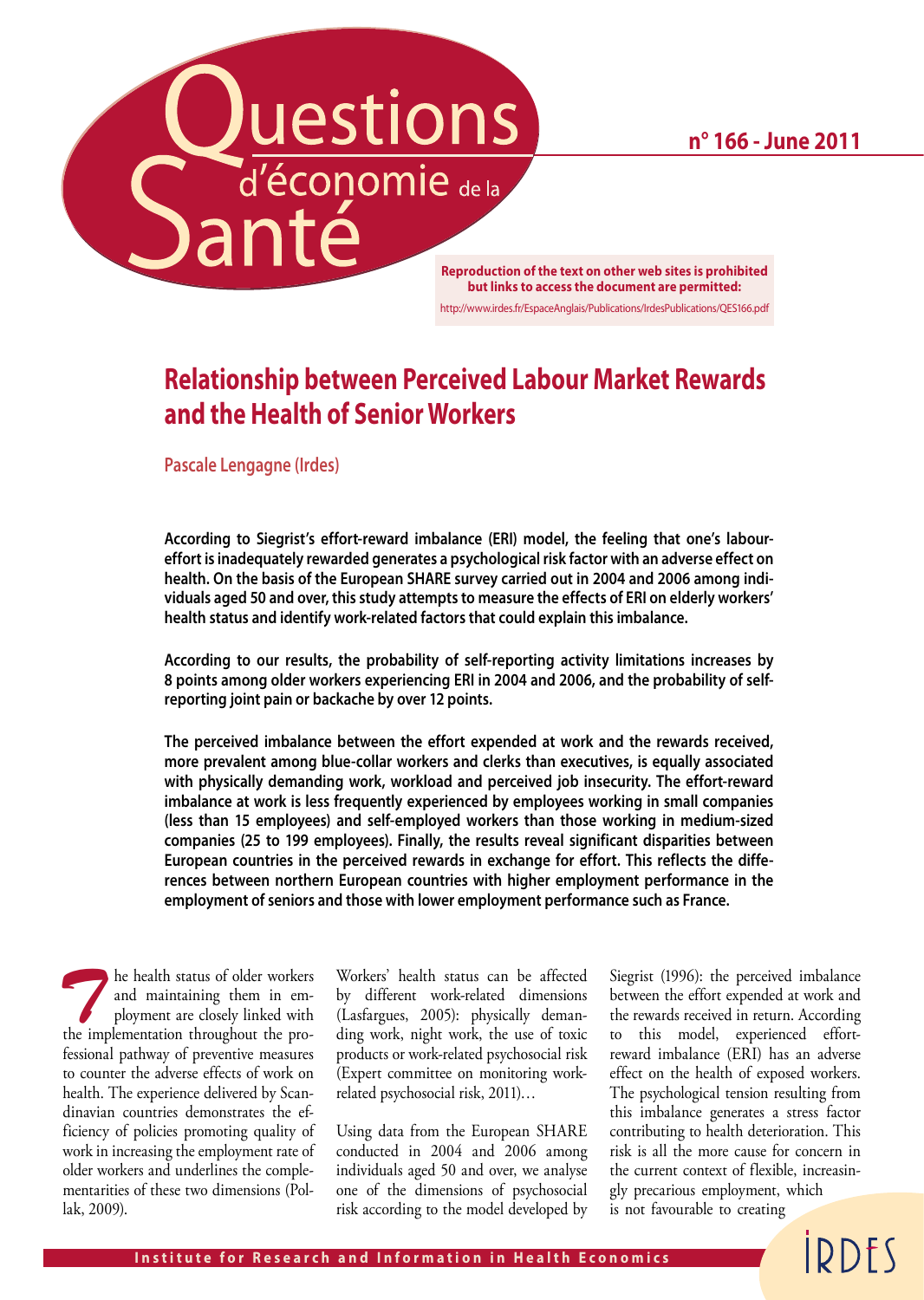a balance between labour-effort and reward.

The aim of this study is twofold: on the one hand it aims at measuring the relationship between poor health status and perceived effort-reward imbalance at work and on the other, identifying work-related factors that may explain this imbalance.

#### **Poorer health status among individuals experiencing effort-reward imbalance**

The results of several empirical epidemiological studies support the Siegrist model hypothesis that perceived ERI at work presents a health risk. According to these studies, the ERI is correlated to the risk of cardiovascular disease (Bosma *et al.*, 1998), the probability of self-reporting poor health, the risk of depression (Pikhart *et al.*, 2004), the appearance of muscular-skeletal disorders (Rugulies and Krause, 2008), health risk behaviours (alcohol and tobacco consumption) and sickness absence (Schreuder *et al.*, 2010). It may be equally a factor explaining professional mobility and related to senior workers' preference for retirement (Li *et al.*, 2011; Blanchet and Debrand, 2007).

The study proposed here exposes empirical new results on the relationship between health status and perceived ERI at work using data from SHARE carried out in 2004 and 2006. The sample base is composed of individuals aged between 50 and 60 in 2004, working in 2004 and 2006, residing in one of the eleven countries participating in the survey; that is a total of 3,668 respondents (Sources insert). Two health status indicators are used: self-declared activity limitations and joint pain or backache over the last six months in 20061. Activity limitations concern 22% of the respondent seniors and backache or joint pain, 44%. The effortreward imbalance is identified from two questions administered to respondents: one concerning respondents' wage satisfaction in relation to efforts expended at work, the other on respondents' perceived recognition for their work2. These two questions were extracted from a single indicator aimed at describing the notion of 'low reward in relation to the work effort supplied'. This indicator distinguishes two situations: (1) wages considered insufficient in relation to the effort expended

- Over the last six months, have you suffered from [...] the following health problems: 'backache, pains in the hips or knees or any other joint pains'?

*C***ontext**

The study presented here fits within the framework of IRDES research on the relationships between work and health, that has focused on older workers' labour participation in relation with health status and demanding working conditions and the relationship between health and career pathways.

This study is based on the author's thesis research.

and failure to receive the deserved recognition for one's work (wages and recognition unsatisfactory) and (2) being satisfied with at least one of these two work-related factors. According to this indicator, 18% of seniors considered that the rewards received for their work effort (wages and recognition unsatisfactory) was unsatisfactory in 2004 and 17% in 2006; that is to say in the first of the two situations.

All other things being equal (Methods insert), seniors experiencing ERI in both 2004 and 2006 face an 8 point higher risk of activity limitations than those considering the rewards received to be satisfactory in 2004 and 2006 (graph 1) and a 12 point higher probability of being

# *S***ources**

The sample retained for this study is made up of 3,668 respondents aged between 50 and 60 years old interviewed in 2004 and again in 2006, and in employment during both survey periods.



Two multivariate analyses were carried out for this study.

The first, using dichotomous Probit models, aimed at measuring the correlation between perceived rewards of labour effort on activity limitations and back or joint pain, all other things being equal, that is by controlling the effects of the following variables: professional category, physically demanding work, constant pressure due to heavy work loads, autonomy at work, perception of chances of keeping one's job, support at work, age, gender, total household income, level of education and country. The results are reported in graphs 1 and 2.

The second multivariate analysis, equally using a dichotomous Probit model, permitted the study of work-related variables associated with the feeling that the rewards received for one's work effort are low in relation to the effort expended (see result on table p.4). Three categories of variables relating to work and the employment of older workers were introduced (professional category, wages, company size, job difficulties, the perception of one's chances of being able to keep one's employment and private versus public sector, individual characteristics (gender, age and level of education) as well as a country indicator.



We retained two health status indicators, one to identify activity limitations and the other, backache or joint pain in 2006. They were based on the following questions (for further details see: Briant, 2010):

<sup>-</sup> Over the last six months, to what extent have health problems limited your normal activities? Responses were classed in two categories: (1) 'considerably limited' or 'limited but not excessively' and (2) ' has not limited'.

Respondents express agreement or disagreement with the following statements: 'given all my efforts, my wages are correct'; 'I receive the recognition I deserve for my work'.

This study uses 2004 and 2006 SHARE survey data on health, ageing and retirement in Europe (*cf.* www.irdes.fr/Share). SHARE is an international research infrastructure recognised by the European Community and coordinated by the Mannheim Research Institute for the Economics of Ageing. In each participating country, the survey is supervised by researchers. In France, the first two waves were jointly conducted in 2004 and 2006 by IRDES and INSEE.

In 2004, the sample base concerned households in which at least one member was aged 50 or over. This sample consisted of 32,000 individuals in eleven European countries: Austria, Germany, Switzerland, the Netherlands, Spain, Italy, France, Denmark, Greece, Sweden and Belgium. The same sample base was used in the 2006 survey wave thus permitting the same respondents to be monitored through time.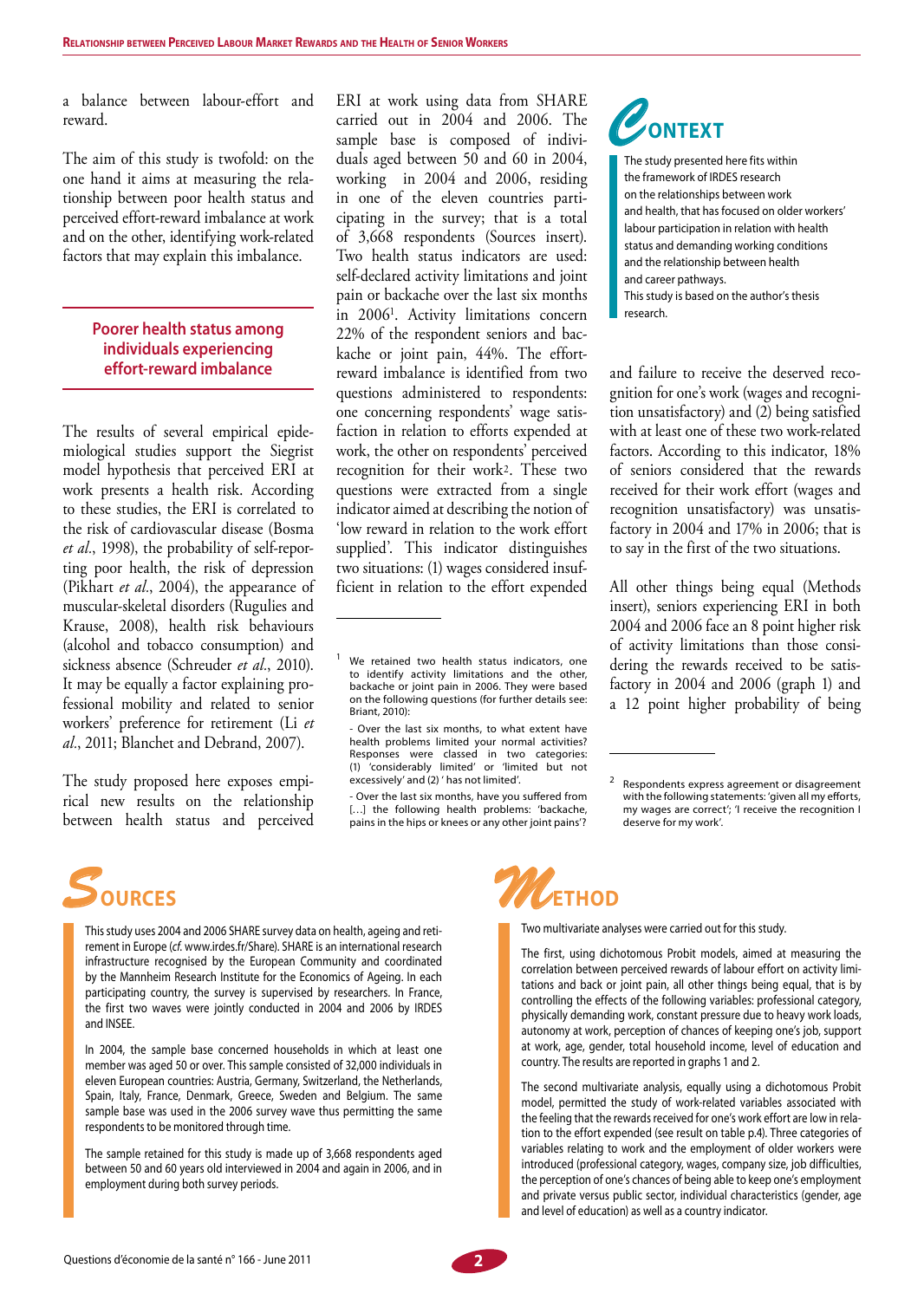**Perceived ERI at work and the probability** 



 **Data download**:

www.irdes.fr/EspaceRecherche/Qes/Qes166/Qes166\_RecompenseTravailSanteSeniors.xls



 **Data download**:

ww.irdes.fr/EspaceRecherche/Qes/Qes166/Qes166\_RecompenseTravailSanteSeniors.xls

affected by backache or joint pain (graph 2). Furthermore, senior workers experiencing ERI at one point in time, in this case either in 2004 or 2006 only, are equally more likely to be affected by activity limitations, backache or joint pain compared with those perceiving the rewards received for their work effort to be satisfactory in both 2004 and 2006, but the gap appears less pronounced. This would suggest that the adverse health effect of ERI increases the longer the exposure.

However, other than a causal effect of ERI on health status, these results also evoke other possible explanations. They may notably reflect inverse causality. They may reflect a deteriorated perception of ERI at work due to health problems or the effect of discrimination related to the individual's health status. The possible dual causality between health status and ERI was demonstrated by Shimazu and de Jonge (2009) using a longitudinal data structural equation model (constituted from three successive survey waves).

### **High effort for low reward is primarily perceived by blue-collar workers, clerks3, workers in low wage, physically demanding and precarious employment**

First of all, the perceived effortreward imbalance indicator is related to the individual's wage bracket and socioprofessional category. The probability of receiving low reward for high effort diminishes as wages increase all other things being equal (table). This probability is 8 points higher among blue-collar workers compared with executives, and 6 points higher among clerks; senior workers in nonexecutive or non-managerial positions thus more frequently consider that the reward and recognition for their work effort is unsatisfactory.

The ERI is then measured against job demand. Senior workers in physically demanding employment more frequently express the feeling of receiving low rewards for their work effort. Compared with senior workers in physically undemanding jobs both in 2004 and 2006, those subject to physically demanding work in both periods increase the risk of receiving low rewards by 6 percentage points. Furthermore, an increase in physical demands between 2004 and 2006 appears to increase the risk of low rewards in 2006 (+ 6 points). The compensation for physically demanding work is thus not in conformity with workers' expectations. These results are contrary to the compensatory differences hypothesis (Rosen, 1986) according to which demanding work is subject to higher remuneration to compensate for the loss of satisfaction due to this demand.

Senior workers declaring being under constant pressure due to a highly demanding work load equally more frequently experience ERI. Compared to older workers

Copy editor's note: In this text, the word 'clerks' refers specifically to office employees and employees working in administrative and commercial services (business).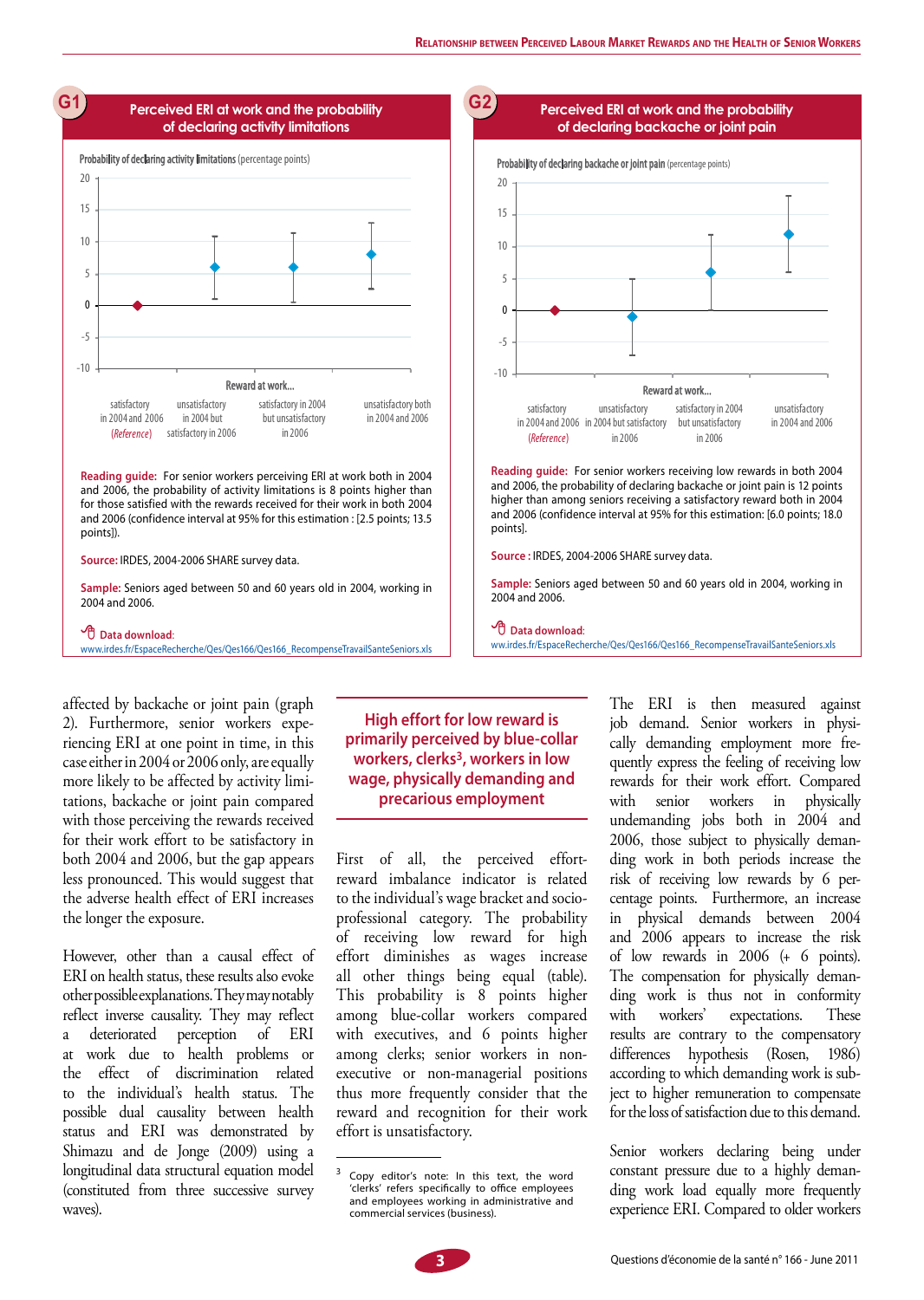not exposed to this constraint either in 2004 **T** or 2006, exposed senior workers have an increased probability of receiving low reward for their work effort by 9 percentage points. Senior workers not concerned by this situation in 2004, but experiencing work pressure in 2006 however, have no additional risk of being inadequately rewarded. It suggests that, contrary to an increase in physical demands, higher work pressure due to an increased workload is compensated for.

These results are globally similar to those outlined in other empirical studies dealing with the relationship between wages and working conditions. According to Gollac and Baudelot (1993) for instance, with the exception of certain trades with visible and recognised constraints, a number of work demands and risks are not compensated for by supplemental wages. The results of this study notably indicate significantly lower wages for high demands and risks associated, among other things, with the manipulation of heavy loads (- 3.4%). Nevertheless, according to the same study, being on permanent night shift increases wages by +8.7%; working on 3x8 and 2x8 shifts respectively increases wages by +4.7% and +2.5%. This supplemental wage does not however presume to be in conformity with workers reward expectations.

Finally, according to our results, the probability of ERI is linked to precarious employment. The probability of receiving low rewards for high effort is greater among senior workers expressing perceived job insecurity. Workers in this situation in both 2004 and 2006 have a 7 point higher probability of receiving low rewards in 2006 compared with those not concerned. In addition, the increased risk of job insecurity between 2004 and 2006 is correlated with an increase probability of experiencing ERI by 9 points.

#### **Workers in small companies with less than 15 employees and self-employed workers are less affected by ERI at work**

Senior workers in companies with less than 15 employees are less likely to experience ERI at work than those in compa-

#### **Probability of perceiving ERI at work in 2006**

|                                                                                              | <b>Parameter</b>       | <b>Confidence interval</b> |                    |
|----------------------------------------------------------------------------------------------|------------------------|----------------------------|--------------------|
|                                                                                              | (in percentage points) | Lower bound                | <b>Upper bound</b> |
| Age (Ref.: 50 to 53 years old)                                                               |                        |                            |                    |
| 54-56 years                                                                                  | 0 Ns                   | $-3$                       | 3                  |
| 57-60 years                                                                                  | $-1$ Ns                | $-4$                       | 2                  |
| <b>Gender</b> (Ref.: women)                                                                  |                        |                            |                    |
| Men                                                                                          | -3                     | -6                         | -1                 |
| Level of eductation (Ref.: university)                                                       |                        |                            |                    |
| Secondary school                                                                             | 0 Ns                   | $-4$                       | 3                  |
| < Secondary school                                                                           | $0$ Ns                 | -3                         | 3                  |
| <b>Socioprofessional category</b> (Ref.: executives)                                         |                        |                            |                    |
| Clerks <sup>3</sup>                                                                          | 6                      | 3                          | 10                 |
| Skilled blue-collar workers                                                                  | 5 Ns                   | $-1$                       | 10                 |
| Unskilled blue-collar workers                                                                | 8                      | 3                          | 13                 |
| <b>Salary</b>                                                                                |                        |                            |                    |
|                                                                                              | $-1$                   | -3                         | 0                  |
| Log (salary)<br>Sector of Activity (Ref.: public sector)                                     |                        |                            |                    |
|                                                                                              |                        | -4                         | 3                  |
| Private sector                                                                               | $0$ Ns                 |                            |                    |
| <b>Company size</b> (Ref.: 25 to 199 employees)                                              |                        |                            |                    |
| Self-employed workers                                                                        | -8                     | $-11$                      | -5<br>$-2$         |
| Less than 5 employees                                                                        | $-5$                   | -9                         |                    |
| 5 to 14 employees                                                                            | -6                     | -9                         | -3                 |
| 15 to 24 employees                                                                           | $-3$ Ns                | $-7$                       | 1                  |
| 200 to 499 employees                                                                         | $-3$ Ns                | $-7$                       | 1                  |
| Over 500 employees                                                                           | $-4$                   | -8                         | 0                  |
| Declaration of physically demanding work (Ref.: neither in 2004, nor in 2006)                |                        |                            |                    |
| In 2004 but not in 2006                                                                      | 1 Ns                   | -4                         | 5                  |
| In 2006 but not in 2004                                                                      | 7                      | 1                          | 12                 |
| In botte 2004 and 2006                                                                       | 4                      | 1                          | 7                  |
| Declaration of constant pressure due to heavy work load (Ref.: neither in 2004, nor in 2006) |                        |                            |                    |
| In 2004 but not in 2006                                                                      | $0$ Ns                 | -4                         | 4                  |
| In 2006 but not in 2004                                                                      | 3 Ns                   | $-2$                       | 8                  |
| In both 2004 and 2006                                                                        | 9                      | 6                          | 13                 |
| Declaration of risk of losing one's employment (Ref.: neither in 2004, nor in 2006)          |                        |                            |                    |
| In 2004 but not in 2006                                                                      | 4                      | 0                          | 8                  |
| In 2006 but not in 2004                                                                      | 9                      | 4                          | 15                 |
| In both 2004 and 2006                                                                        | 7                      | 2                          | 12                 |
| <b>Country of residence</b> (Ref.: France)                                                   |                        |                            |                    |
| Switzerland                                                                                  | $-14$                  | $-16$                      | $-11$              |
| Germany                                                                                      | $-11$                  | $-14$                      | -8                 |
| Denmark                                                                                      | $-11$                  | $-14$                      | -8                 |
| Spain                                                                                        | $-11$                  | $-14$                      | $-7$               |
| Sweden                                                                                       | $-11$                  | $-14$                      | $-7$               |
| Belgium                                                                                      | $-10$                  | $-13$                      | $-7$               |
| The Netherlands                                                                              | -9                     | -12                        | -6                 |
| Greece                                                                                       | $-3$ Ns                | -8                         | 4                  |
| Austria                                                                                      | $-2$ Ns                | -8                         | 4                  |
| Italy                                                                                        | $-1$ Ns                | -8                         | 4                  |
| N:3 668 respondents                                                                          |                        |                            |                    |

Ns: non significant parameter at the 5% level.

**Reading guide:** In comparison with executives, the probability that clerks will experience ERI at work is 6 percentage points higher. The confidence interval at 95% for this estimation is between 3 and 10 points inclusive.

**Source:** IRDES, 2004-2006 SHARE survey data.

**Sample:** Seniors aged between 50 to 60 years old in 2004, in employment in 2004 and 2006.

 **Data download**: www.irdes.fr/EspaceRecherche/Qes/Qes166/Qes166\_CentresDeSantePrecarite.xls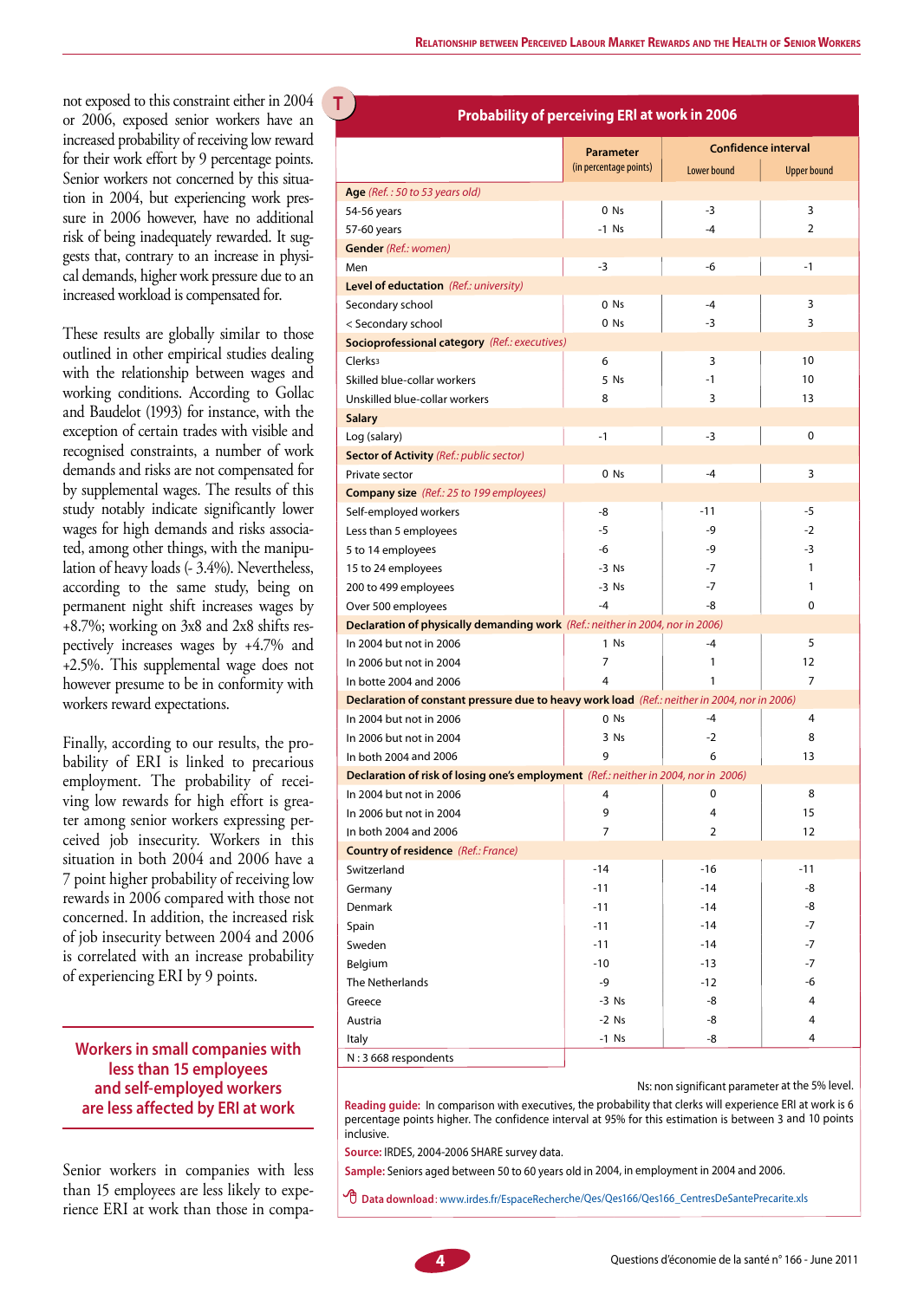**G31**

nies with between 25 and 199 employees. This relationship between company size and ERI can partly be explained by the fact that smaller companies are more apt to favour the reciprocal relationship between reward and effort as they are more conducive to internal communication. But this relationship appears *a priori* to be in contradiction with the observation that wages and advantages in terms of social protection tend to increase with company size. Other results, however, indicate that in companies counting 200+ employees, the risk of ERI tends to decline thus reiterating the association between company size and wages and other forms of remuneration. Future studies based on surveys conducted among workers of all age groups should permit an in-depth analysis of the relationship between the perceived rewards for work effort expended and company size.

Results indicate also that self-employed workers are less exposed to the risk of ERI at work than workers in companies counting from 25 to 199 employees: on average the probability of receiving a low reward is lower by 8 percentage points. This result may be linked to the result that this category of workers has a globally higher level of work satisfaction than other categories as indicated by the INSERM Collective Expertise report (2011). However, it is important to remind that, as indicated by this same source, self-employed workers are more frequently affected by other psychosocial risk factors, notably working in isolation. Furthermore, a comparison between average working situations should nevertheless be undertaken with caution as self-employed workers represent heterogeneous situations.

#### **Cross-country disparities remain high**

Thus the ERI indicator seems to be closely related to senior workers' employment characteristics. As for individual characteristics introduced in the analysis – three age groups (50 to 53 years old, 54 to 56 years old and 57 to 60 years old), level of education and gender –, their influence on the perception of ERI is relatively limited.

 **Perceived ERI at work and employment rate of senior workers in 2006**



**Reading guide:** The points indicated on this graph correspond to the eleven countries that participated in the 2004 and 2006 SHARE surveys. The abscissa represents the employment rate of workers aged 55 to 65 in 2006. The ordinate represents the probability of experiencing ERI in the country concerned relatively to France (reference) ; it corresponds to the results presented in the table on P.4). The regression line represented on the graph indicates a negative correlation between senior employment rate and perceived ERI.

**Sources:** IRDES, 2004-2006 SHARE survey data (results taken from the table on P.4); Eurostat: Employment rate of 55-65 year olds in European countries in 2006.

 **Data download: www.irdes.fr/EspaceRecherche/Qes/Qes166/Qes166\_RecompenseTravailSanteSeniors.xls**

It however reveals a gender difference in that the probability of experiencing ERI is 3 percentage points higher for women than men.

On the other hand, considerable crosscountry differences in perceived ERI at work emerged. These differences oppose France, Italy, Greece and Austria on the one hand, countries in which older workers are more frequently concerned by the risk of ERI at work, with Switzerland, Denmark, Sweden, Germany, Belgium, the Netherlands and Spain on the other. This opposition partly reflects the differences between countries associating a low employment rate of seniors workers and a low quality of employment and those with higher performance levels in this respect. In countries with a relatively high employment rate of senior workers, the feeling one is adequately rewarded for one's work effort is more pronounced (graph 3). These cross-country differences in ERI can be explained by the choice of policies to improve older workers' employment opportunities. They are equally to

be sought in the differences in economic performance, working relationships, management methods and historicalcultural differences. The analysis of each country, and specifically the observation of their evolutions through time, should permit a better understanding of these differences. Studies such as this can be envisaged from the next SHARE waves that will provide a bigger sample base in each country concerned.

\* \* \*

In this study, we have focused on one of the dimensions of psychosocial risk at work among employed seniors aged between 50 and 60 years old in Europe based on the Siegrist model (1996). Our results fit within the framework of quantitative epidemiological research studying the association between health status and ERI at work. Our study indicates a higher probability of reporting activity limitations and backache or joint pain among workers considering they receive low reward for work effort expended than workers for whom the